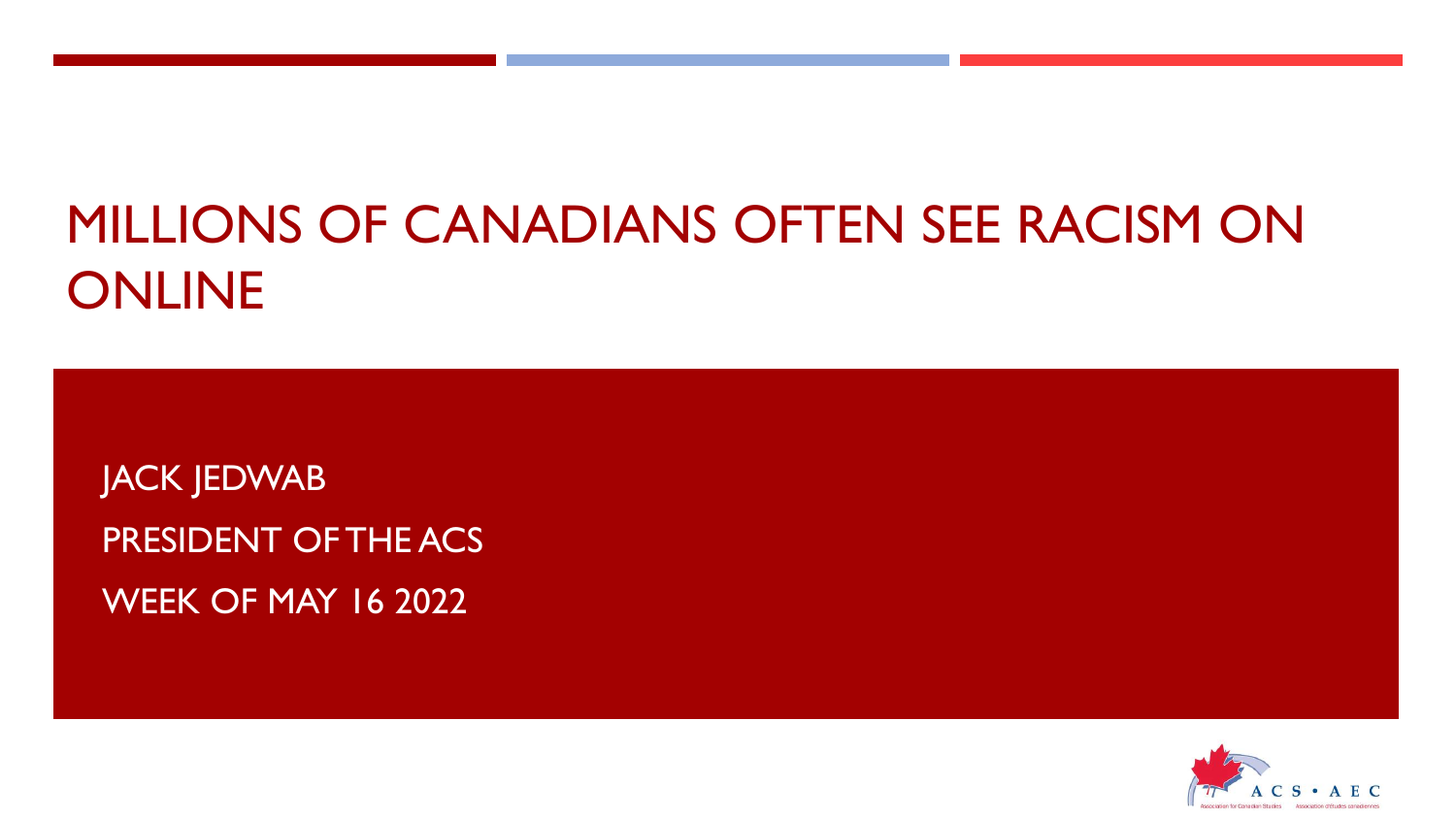### INTRODUCTION

The New York teenager that murdered 10 people at a Buffalo supermarket on Saturday afternoon has been called a "straight-up racially motivated hate crime" In the aftermath of the shooting, New York Gov. Kathy Hochul called out social media for enabling the gunman to be heavily influenced by hatred on line. She added that: "the social media platforms that profit from their existence need to be responsible for monitoring... they can in a sense become an accomplice, if not legally but morally,"

Racism and hate on line is pervasive and youth in particular are frequently exposed to its manifestation. A Leger survey for the Association for Canadian Studies conducted via web panel during the week of April 25th 2022 reveals that millions of Canadians report 'often' seeing racism and prejudice on line and a majority of respondents under the age of 35 'often and sometimes' see racism and prejudice on line directed at immigrants (55%) and a near majority (48%) say they see racism and prejudice on line directed at Black persons. Some 1967 persons were surveyed by Leger for the ACS which included an oversample of 543 immigrants.

Using data from the 2016 Census, results were weighted according to gender, age, mother tongue, region, education level and presence of children in the household in order to ensure a representative sample of the population. No margin of error can be associated with a non-probability sample (Web panel in this case). However for comparative purposes, a probability sample of 1967 respondents would have a margin of error of ±2.52%, 19 times out of 20.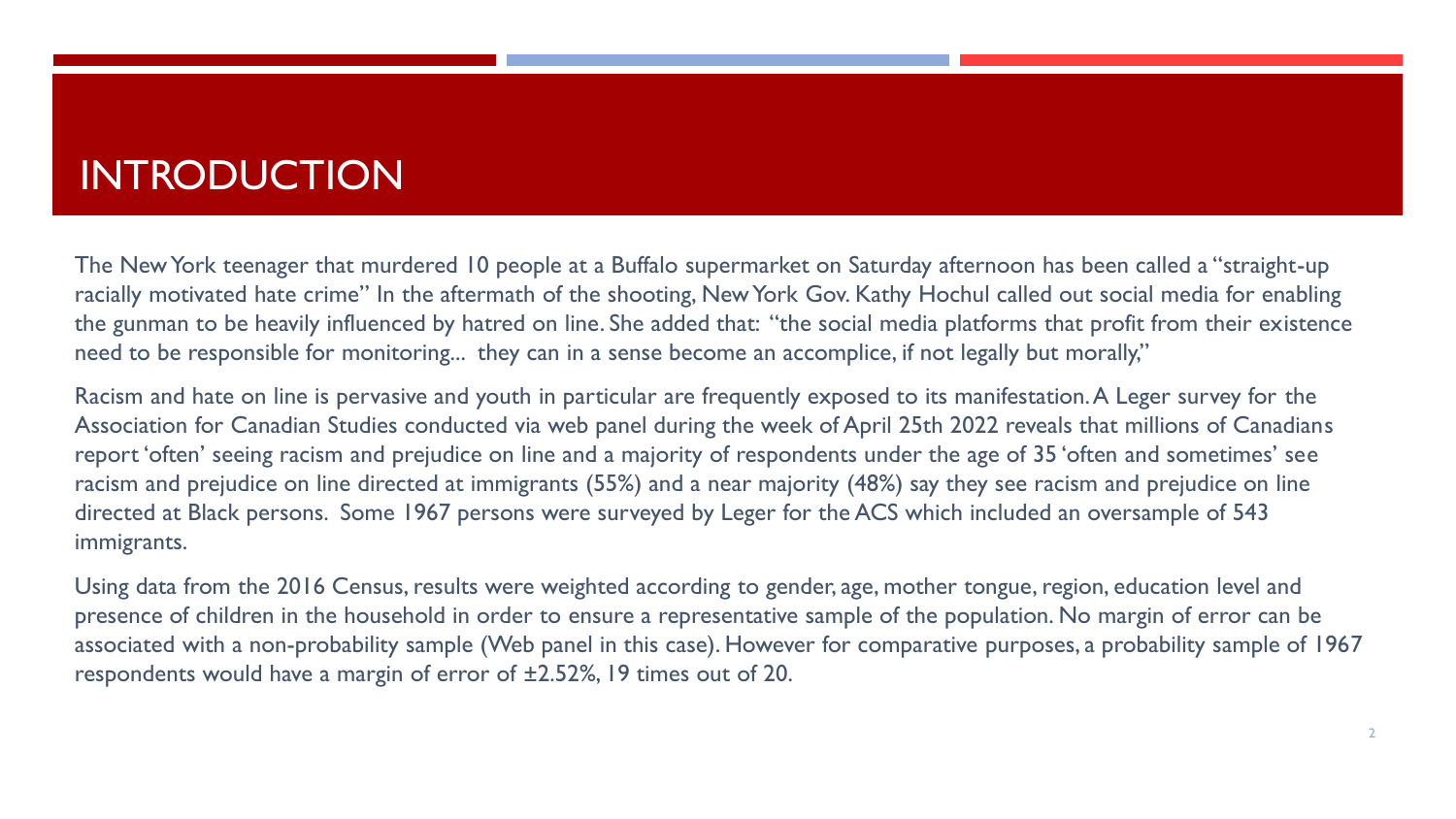# CANADIANS MOST LIKELY TO VIEW RACIST OR PREJUDICED REMARKS TOWARDS IMMIGRANTS ON LINE

| How often do you see racist or prejudiced remarks on line about the following groups |            |                        |                     |                                 |  |  |  |  |  |
|--------------------------------------------------------------------------------------|------------|------------------------|---------------------|---------------------------------|--|--|--|--|--|
| Canada                                                                               | Immigrants | <b>Asian Canadians</b> | <b>Black People</b> | Indigenous Peoples<br>of Canada |  |  |  |  |  |
| <b>TOTAL</b><br>loften+sometimes                                                     | 42%        | 31%                    | 36%                 | 35%                             |  |  |  |  |  |
| <b>Often</b>                                                                         | 12%        | 7%                     | 9%                  | 9%                              |  |  |  |  |  |
| Sometimes                                                                            | 30%        | 24%                    | 27%                 | 26%                             |  |  |  |  |  |
| <b>TOTAL rarely+never</b>                                                            | 58%        | 69%                    | 64%                 | 65%                             |  |  |  |  |  |
| Rarely                                                                               | 31%        | 35%                    | 34%                 | 33%                             |  |  |  |  |  |
| Never                                                                                | 27%        | 34%                    | 30%                 | 32%                             |  |  |  |  |  |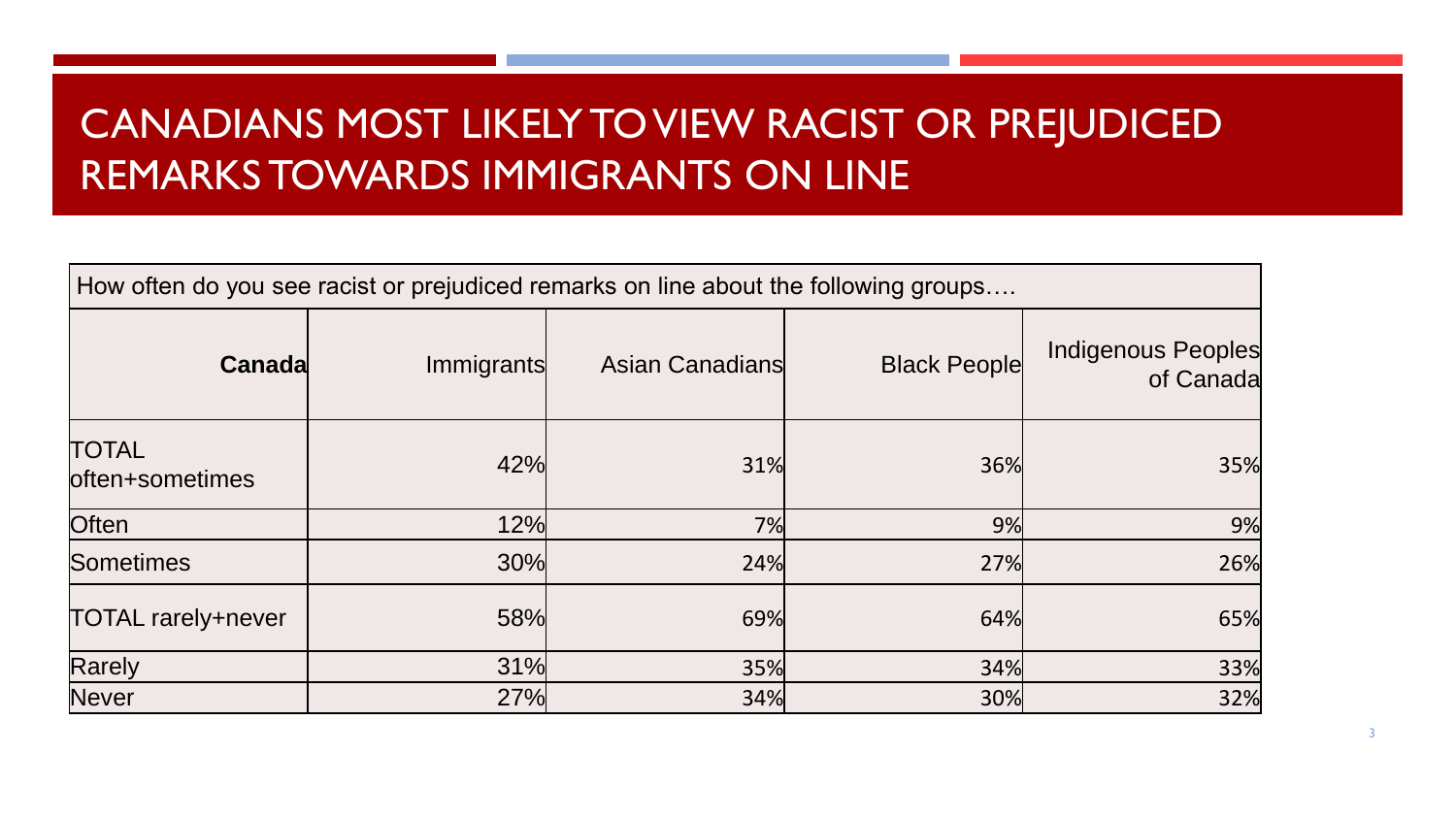#### A MAJORITY OF PERSONS BETWEEN THE AGE OF 18 AND 34 OFTEN AND SOMETIMES SEE RACIST OR PREJUDICED REMARKS ABOUT IMMIGRANTS

| Racist or prejudiced remarks about immigrants - How often do you encounter the following online? |       |           |           |       |        |           |
|--------------------------------------------------------------------------------------------------|-------|-----------|-----------|-------|--------|-----------|
|                                                                                                  | Total | $18 - 34$ | $35 - 54$ | $55+$ | Whitel | Non-white |
| <b>TOTAL</b><br>often+sometimes                                                                  | 42%   | 55%       | 41%       | 33%   | 38%    | 58%       |
| <b>Often</b>                                                                                     | 12%   | 17%       | 11%       | 9%    | 10%    | 19%       |
| Sometimes                                                                                        | 30%   | 38%       | 31%       | 24%   | 28%    | 39%       |
| <b>TOTAL</b><br>rarely+never                                                                     | 58%   | 45%       | 59%       | 67%   | 62%    | 42%       |
| Rarely                                                                                           | 31%   | 26%       | 31%       | 34%   | 33%    | 24%       |
| Never                                                                                            | 27%   | 19%       | 28%       | 33%   | 29%    | 19%       |

4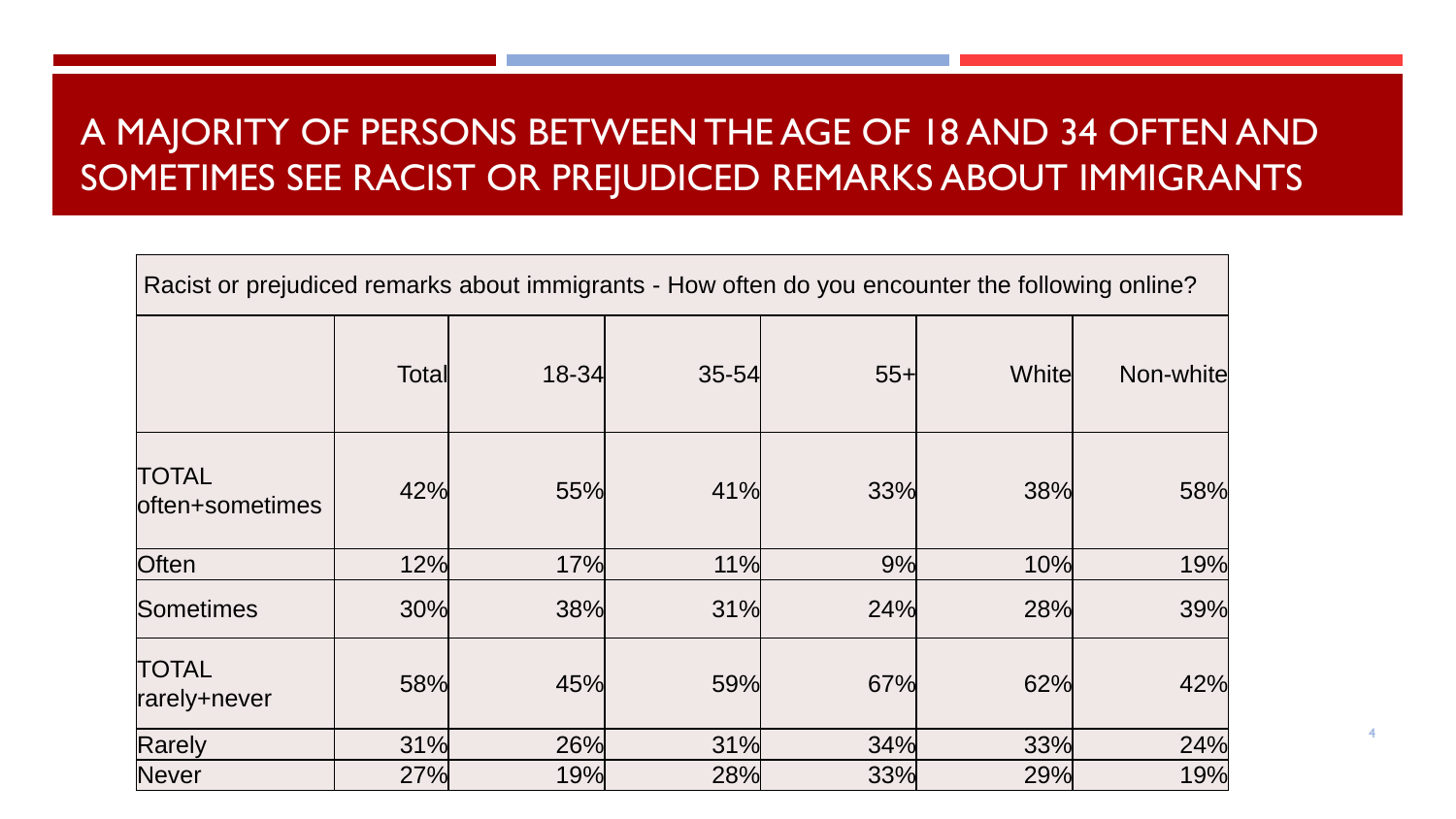# BRITISH COLUMBIANS REPORT THEY'RE MOST LIKELY TO SEE RACIST OR PREJUDICED REMARKS ABOUT IMMIGRANTS

| Racist or prejudiced remarks about immigrants - How often do you encounter the following online? |                            |          |                 |            |        |                           |
|--------------------------------------------------------------------------------------------------|----------------------------|----------|-----------------|------------|--------|---------------------------|
|                                                                                                  | <b>British</b><br>Columbia | Albertal | <b>Prairies</b> | Ontario    | Quebed | <b>Atlantic</b><br>Canada |
| <b>TOTAL</b><br>loften+sometimes                                                                 | 53%                        | 39%      | 39%             | 41%        | 41%    | 37%                       |
| <b>Often</b>                                                                                     | <b>16%</b>                 | 9%       | 13%             | 11%        | 12%    | 9%                        |
| Sometimes                                                                                        | <b>37%</b>                 | 31%      | 26%             | <b>30%</b> | 29%    | 28%                       |
| <b>TOTAL</b><br>rarely+never                                                                     | 47%                        | 61%      | 61%             | 59%        | 59%    | 63%                       |
| Rarely                                                                                           | 29%                        | 31%      | 35%             | 33%        | 31%    | 19%                       |
| Never                                                                                            | <b>19%</b>                 | 29%      | 26%             | 27%        | 28%    | 43%                       |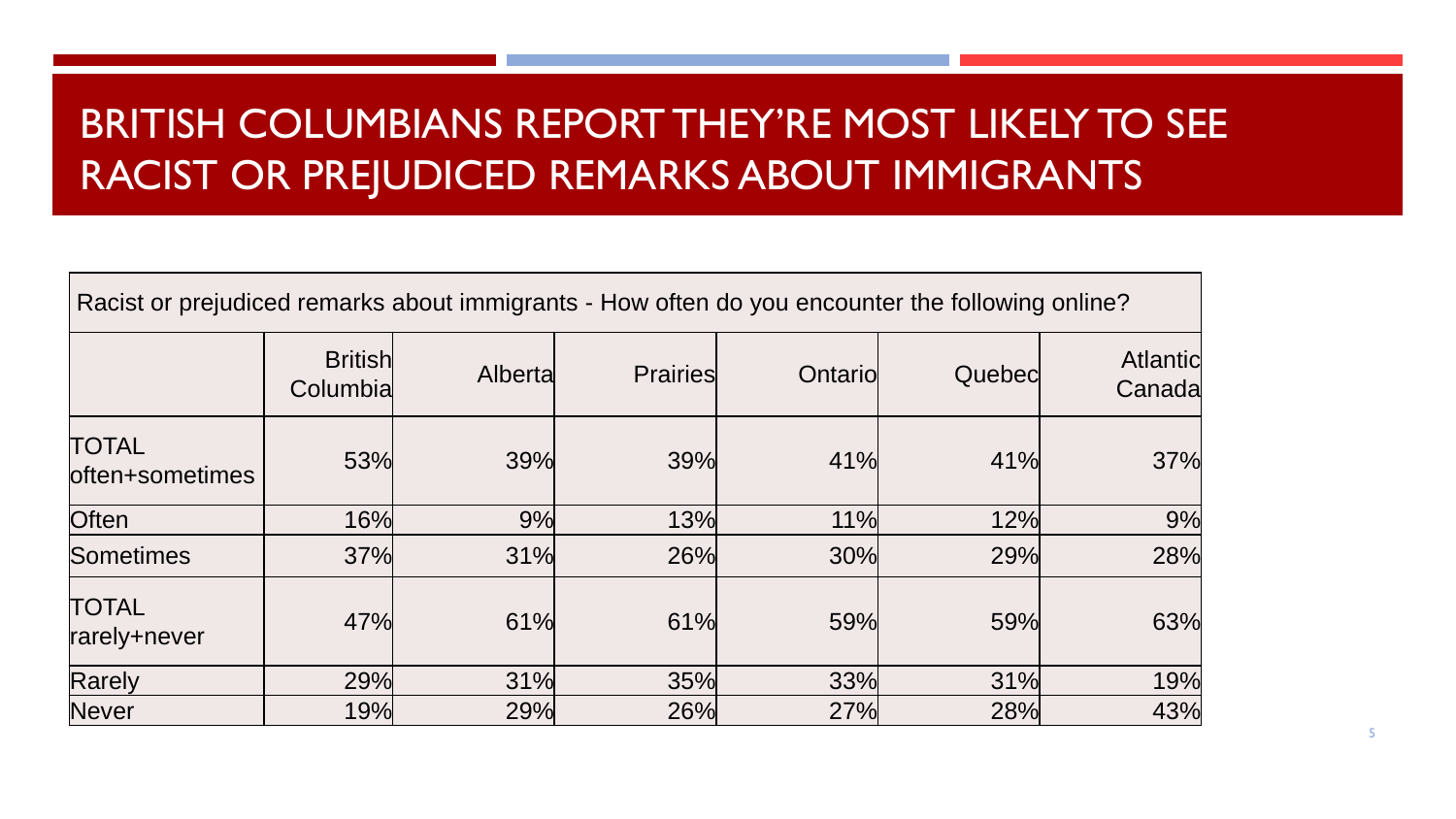#### NEARLY ONE IN TWO PERSONS UNDER THE AGE OF 35 REPORT SEEING RACISM OR PREJUDICE DIRECTED AT BLACK PEOPLE; THERE IS A SUBSTANTIAL DIFFERENCE IN THE EXTENT TO WHICH VISIBLE MINORITY AND WHITE CANADIANS VIEW SUCH RACISM AND PREJUDICE ONLINE

| Racist or prejudiced remarks about Black People - How often do you encounter the following<br>online? |       |           |           |        |        |           |
|-------------------------------------------------------------------------------------------------------|-------|-----------|-----------|--------|--------|-----------|
|                                                                                                       | Total | $18 - 34$ | $35 - 54$ | $55 +$ | Whitel | Non-white |
| <b>TOTAL</b><br>often+someti<br>mes                                                                   | 36%   | 48%       | 35%       | 28%    | 32%    | 52%       |
| <b>Often</b>                                                                                          | 9%    | 13%       | 7%        | 8%     | 8%     | 14%       |
| Sometimes                                                                                             | 27%   | 34%       | 28%       | 21%    | 24%    | 38%       |
| <b>TOTAL</b><br>rarely+never                                                                          | 64%   | 52%       | 65%       | 72%    | 68%    | 48%       |
| Rarely                                                                                                | 34%   | 32%       | 33%       | 36%    | 36%    | 28%       |
| Never                                                                                                 | 30%   | 20%       | 32%       | 35%    | 32%    | 21%       |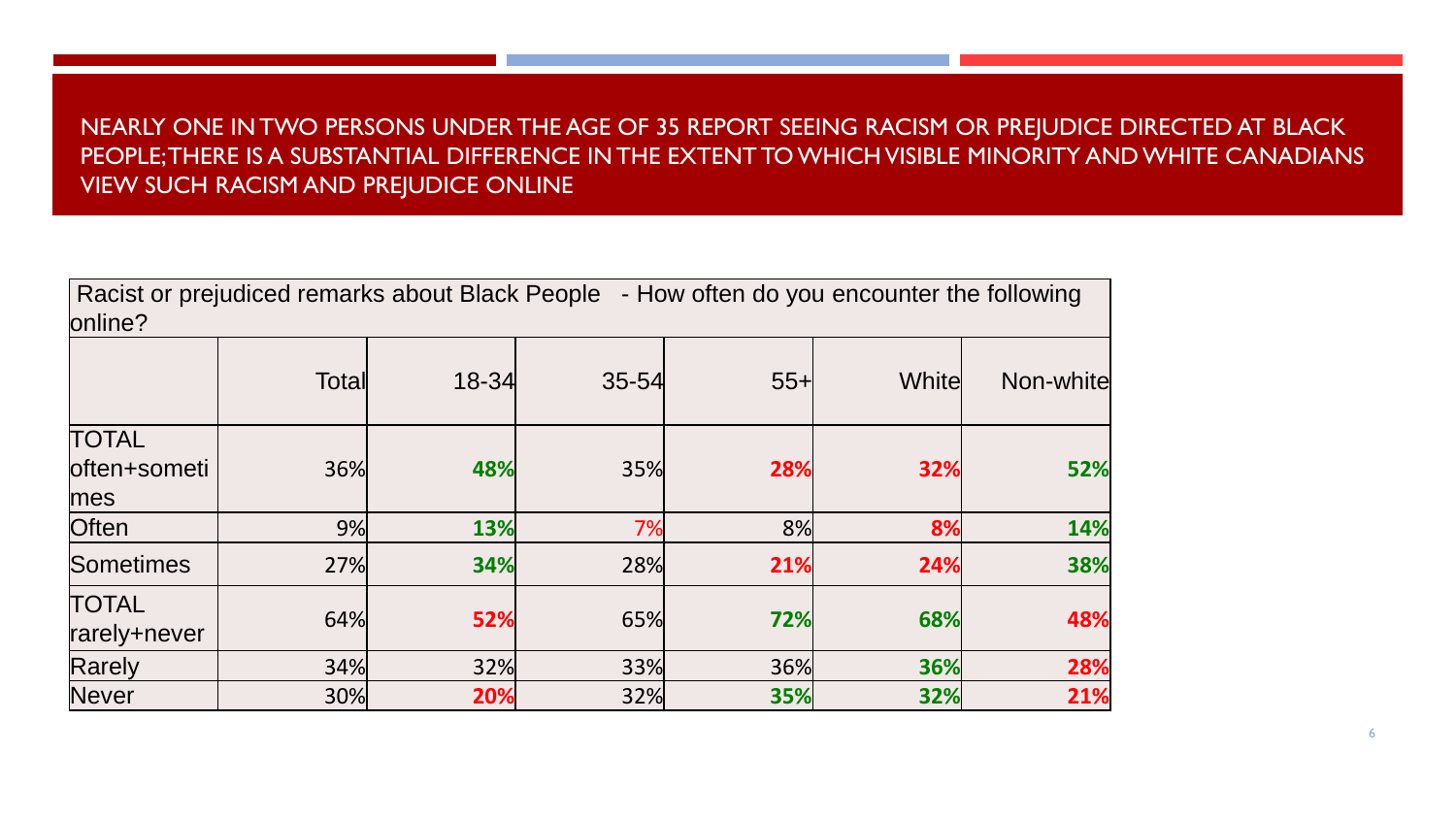# BRITISH COLUMBIANS MOST LIKELY TO REPORT SEEING RACISM OR PREJUDICE ONLINE DIRECTED AT BLACK PEOPLE

| Racist or prejudiced remarks about Black People - How often do you<br>encounter the following online? |                            |          |                 |         |        |                           |
|-------------------------------------------------------------------------------------------------------|----------------------------|----------|-----------------|---------|--------|---------------------------|
|                                                                                                       | <b>British</b><br>Columbia | Albertal | <b>Prairies</b> | Ontario | Quebed | <b>Atlantic</b><br>Canada |
| TOTAL<br>loften+som<br>etimes                                                                         | 43%                        | 35%      | 35%             | 34%     | 35%    | 34%                       |
| Often                                                                                                 | 12%                        | 7%       | 10%             | 8%      | 10%    | 10%                       |
| lSometimes                                                                                            | 31%                        | 28%      | 25%             | 27%     | 25%    | 23%                       |
| <b>TOTAL</b><br>rarely+nev<br>ler                                                                     | 57%                        | 65%      | 65%             | 66%     | 65%    | 66%                       |
| Rarely                                                                                                | 37%                        | 38%      | 35%             | 34%     | 34%    | 22%                       |
| Never                                                                                                 | 20%                        | 27%      | 30%             | 31%     | 31%    | 44%                       |

7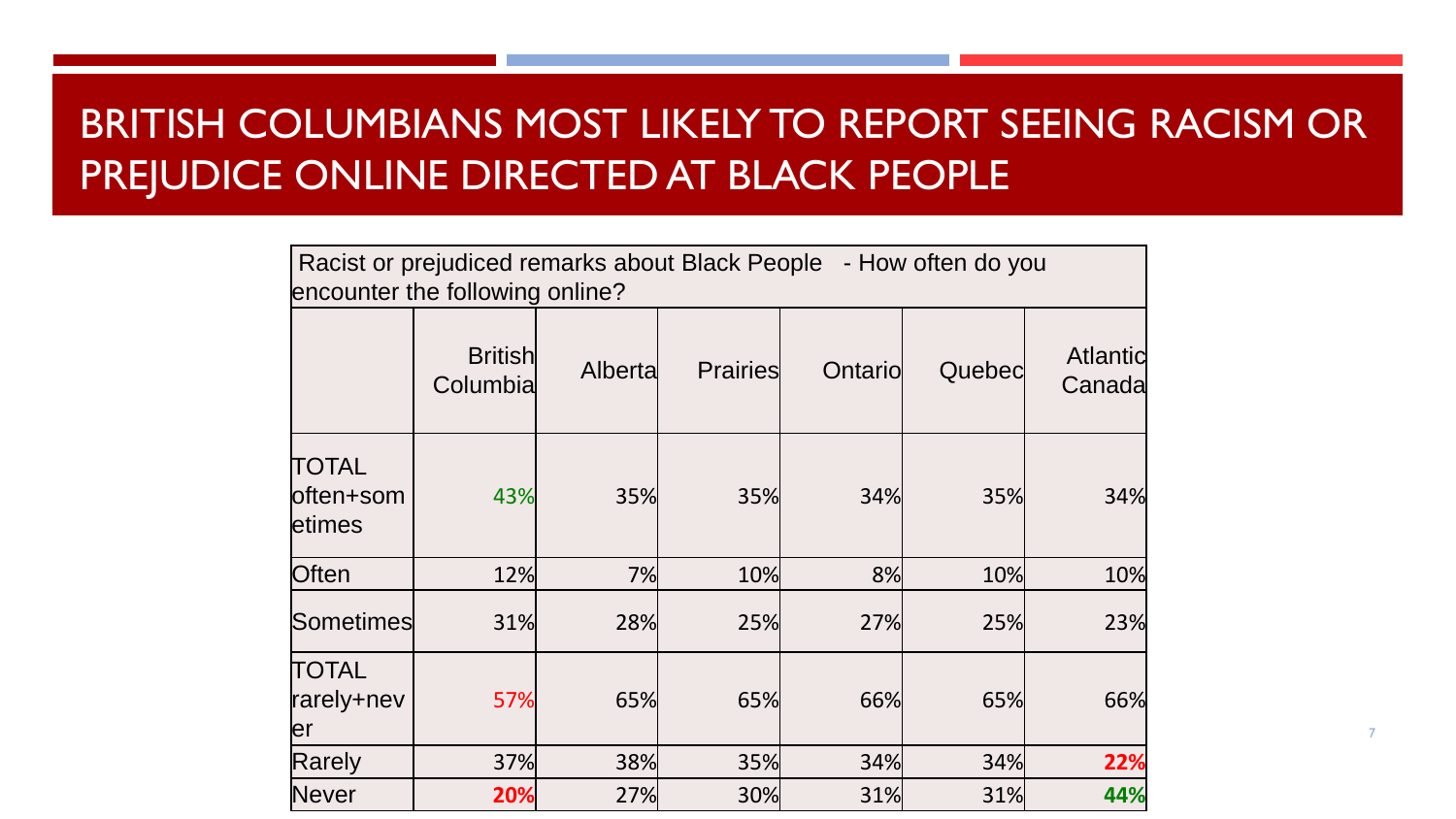# OVER ONE IN THREE CANADIANS REPORT SEEING RACISM AND PREJUDICE ONLINE DIRECTED AT INDIGENOUS PERSONS

| Racist or prejudiced remarks about Indigenous People - How often do you encounter the<br>following online? |       |       |           |        |        |           |
|------------------------------------------------------------------------------------------------------------|-------|-------|-----------|--------|--------|-----------|
|                                                                                                            | Total | 18-34 | $35 - 54$ | $55 +$ | Whitel | Non-white |
| <b>TOTAL</b><br>often+sometimes                                                                            | 35%   | 45%   | 33%       | 30%    | 32%    | 47%       |
| Often                                                                                                      | 9%    | 12%   | 8%        | 8%     | 8%     | 13%       |
| Sometimes                                                                                                  | 26%   | 33%   | 26%       | 21%    | 24%    | 34%       |
| TOTAL<br>rarely+never                                                                                      | 65%   | 55%   | 67%       | 70%    | 68%    | 53%       |
| Rarely                                                                                                     | 33%   | 30%   | 33%       | 34%    | 33%    | 32%       |
| <b>Never</b>                                                                                               | 32%   | 24%   | 34%       | 37%    | 35%    | 22%       |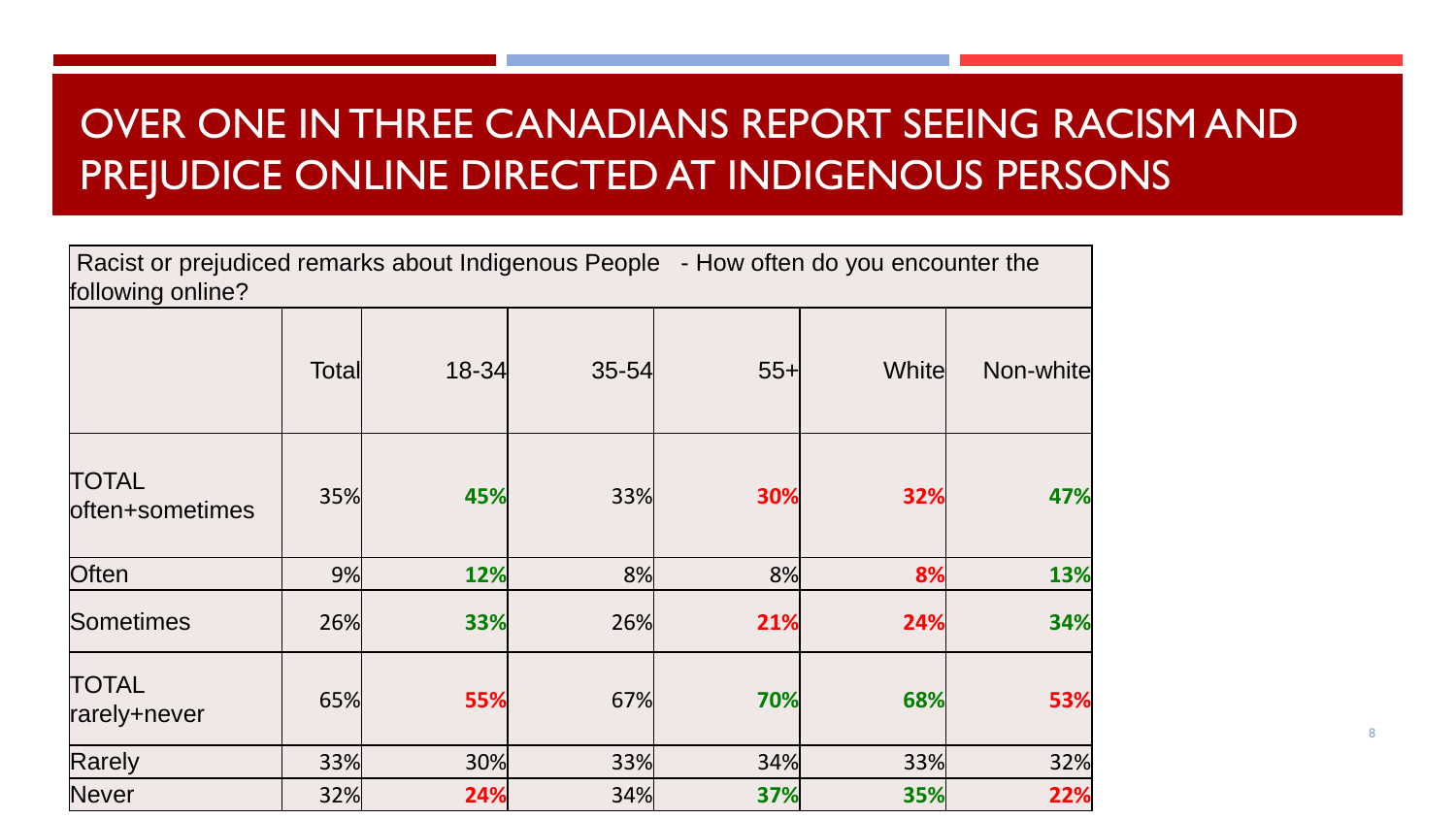#### BRITISH COLUMBIANS AND PRAIRIE RESIDENTS ARE MOST LIKELY TO REPORT SEEING RACIST OR PREJUDICED REMARKS ON LINE DIRECTED AT INDIGENOUS PERSONS

| Racist or prejudiced remarks about Indigenous People<br>- How often do you encounter the<br>following online? |                            |          |                 |         |        |                           |  |
|---------------------------------------------------------------------------------------------------------------|----------------------------|----------|-----------------|---------|--------|---------------------------|--|
|                                                                                                               | <b>British</b><br>Columbia | Albertal | <b>Prairies</b> | Ontario | Quebed | <b>Atlantic</b><br>Canada |  |
| <b>TOTAL</b><br>loften+someti<br>mes                                                                          | 44%                        | 36%      | 39%             | 33%     | 33%    | 33%                       |  |
| <b>Often</b>                                                                                                  | 12%                        | 7%       | 11%             | 8%      | 10%    | 6%                        |  |
| Sometimes                                                                                                     | 31%                        | 29%      | 29%             | 25%     | 23%    | 26%                       |  |
| <b>TOTAL</b><br>rarely+never                                                                                  | 56%                        | 64%      | 61%             | 67%     | 67%    | 67%                       |  |
| Rarely                                                                                                        | 37%                        | 33%      | 35%             | 32%     | 33%    | 22%                       |  |
| Never                                                                                                         | 20%                        | 30%      | 25%             | 35%     | 35%    | 45%                       |  |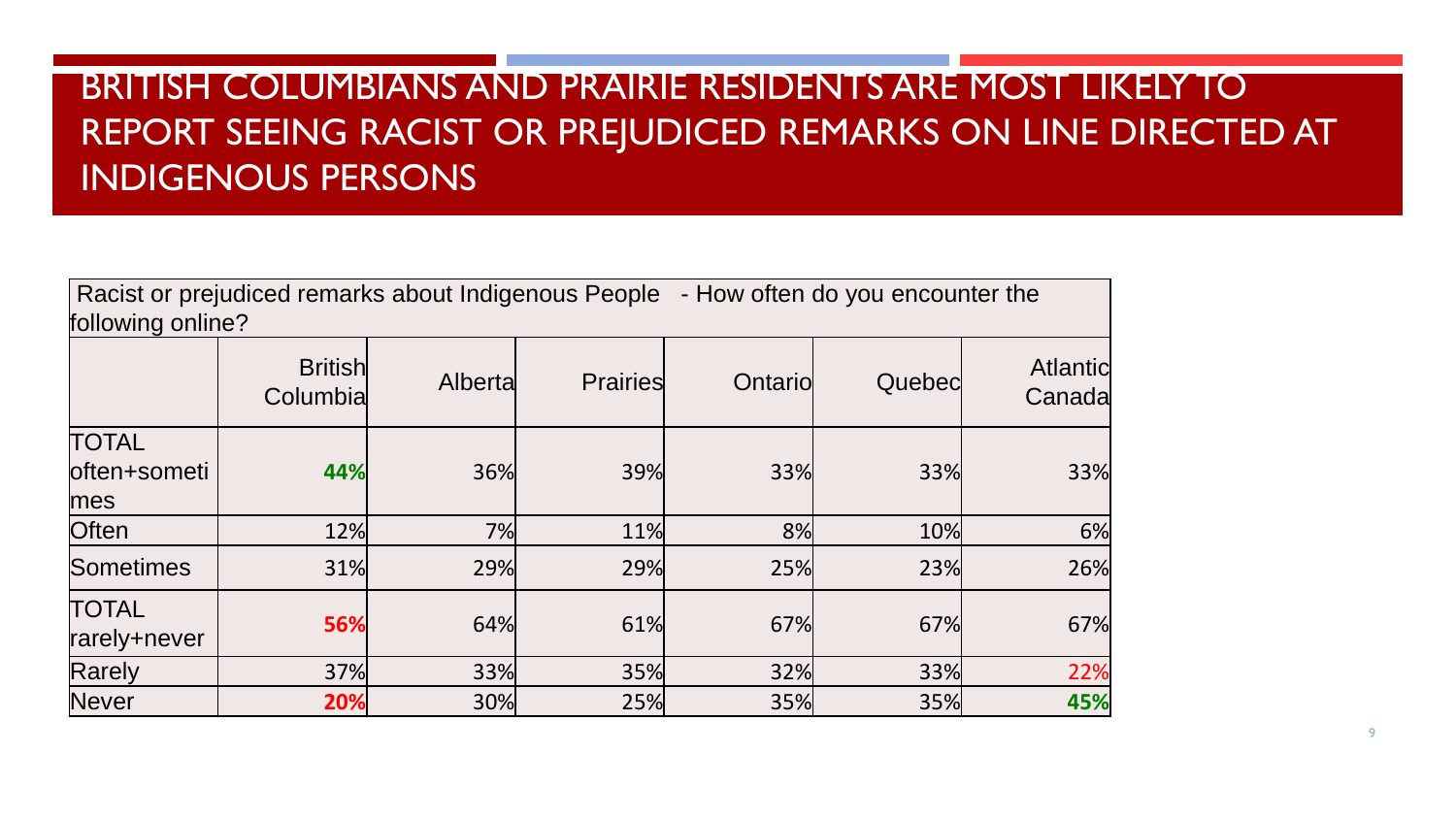#### PERSONS UNDER 35 AND VISIBLE MINORITIES MOST LIKELY TO REPORT SEEING RACISM AND PREJUDICE ON LINE DIRECTED AT ASIAN CANADIANS

| following online?                   |       |       |           |        | Racist or prejudiced remarks about Asian Canadians - How often do you encounter the |           |
|-------------------------------------|-------|-------|-----------|--------|-------------------------------------------------------------------------------------|-----------|
|                                     | Total | 18-34 | $35 - 54$ | $55 +$ | White                                                                               | Non-white |
| <b>TOTAL</b><br>often+someti<br>mes | 31%   | 41%   | 30%       | 26%    | 27%                                                                                 | 49%       |
| <b>Often</b>                        | 7%    | 11%   | 6%        | 6%     | 6%                                                                                  | 13%       |
| <b>Sometimes</b>                    | 24%   | 29%   | 24%       | 21%    | 21%                                                                                 | 36%       |
| <b>TOTAL</b><br>rarely+never        | 69%   | 59%   | 70%       | 74%    | 73%                                                                                 | 51%       |
| Rarely                              | 35%   | 35%   | 34%       | 35%    | 36%                                                                                 | 30%       |
| Never                               | 34%   | 24%   | 35%       | 39%    | 37%                                                                                 | 21%       |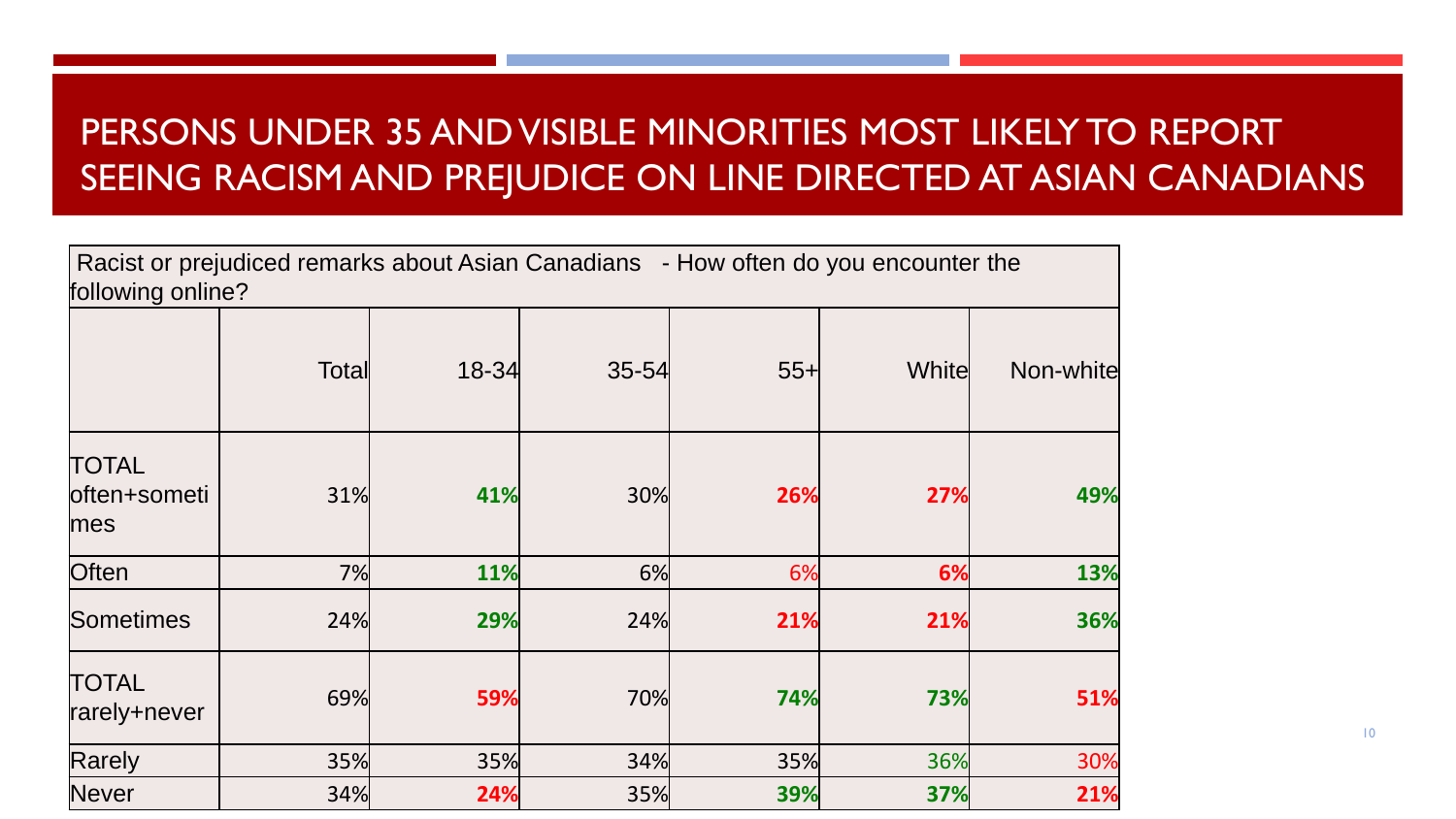#### BRITISH COLUMBIANS ARE BY FAR MOST LIKELY TO SEE RACISM AND PREJUDICED REMARKS ON LINE DIRECTED AT ASIAN CANADIANS

| Racist or prejudiced remarks about Asian Canadians - How often do you encounter the following<br>online? |                            |          |                 |         |        |                           |
|----------------------------------------------------------------------------------------------------------|----------------------------|----------|-----------------|---------|--------|---------------------------|
|                                                                                                          | <b>British</b><br>Columbia | Albertal | <b>Prairies</b> | Ontario | Quebec | <b>Atlantic</b><br>Canada |
| <b>TOTAL</b><br>often+someti<br>mes                                                                      | 48%                        | 32%      | 26%             | 31%     | 28%    | 22%                       |
| <b>Often</b>                                                                                             | 13%                        | 5%       | 8%              | 8%      | 5%     | 6%                        |
| Sometimes                                                                                                | 34%                        | 27%      | 18%             | 23%     | 23%    | 16%                       |
| <b>TOTAL</b><br>rarely+never                                                                             | 52%                        | 68%      | 74%             | 69%     | 72%    | 78%                       |
| Rarely                                                                                                   | 32%                        | 33%      | 44%             | 35%     | 35%    | 35%                       |
| Never                                                                                                    | 20%                        | 35%      | 30%             | 35%     | 37%    | 43%                       |